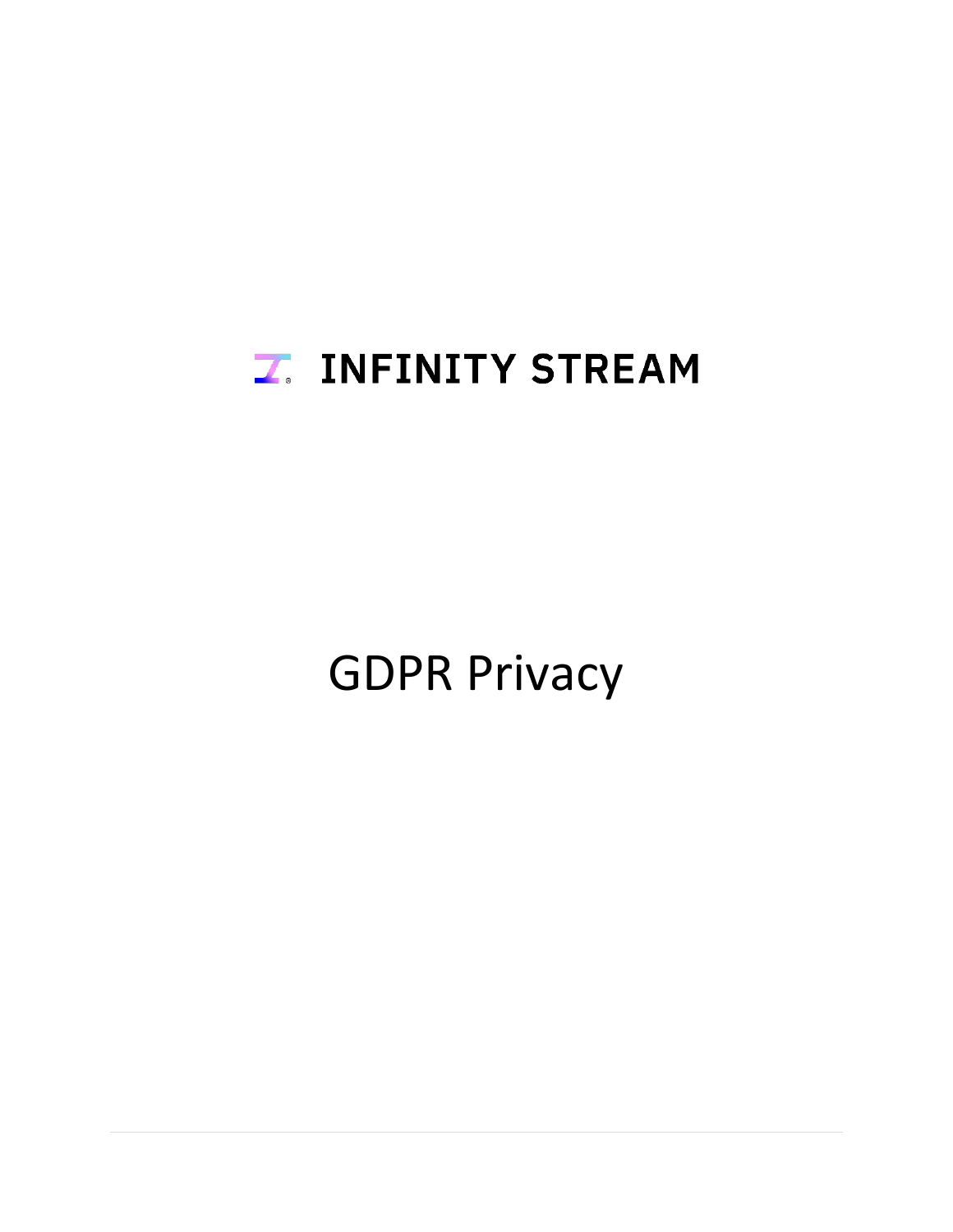**Infinity Stream** and its partner companies respect your privacy concerns. This privacy notice applies to personal data that we collect using portable software. It does not apply to data collected by other applications, websites or services, or its affiliates.

In this privacy notice, we describe the types of data collected, how we can use the data, how long we can store it, with whom we can share it, as well as options available to you regarding our use of the data and the exercise of your rights. We will also describe the measures we take to protect the data and tell you how to contact us about our privacy policy.

## **1.What Data Do We Collect?**

**Infinity Stream** collects the following personal data about you:

The following types of personal data may be collected, stored and used:

**a.** information about your computer, including your IP address, geographic location,

type and version of the browser, as well as the operating system;

**b.** information about your visits and use of this site, including the source of links,

duration of visit, page views and how you navigate the site;

**c.** information, such as your email address, that you provide when registering on our website;

**d.** information that you provide when creating a profile on our website, for example, your name, profile photos, gender, birthday, relationship status, interests and hobbies, information about education and employment;

**e.** information, such as your name and email address, that you provide to set up a subscription to our emails and / or newsletters;

**f.** information that you provide when using the services on our website;

**g.** information that is generated when using our site, including when, how often and under what circumstances you use it;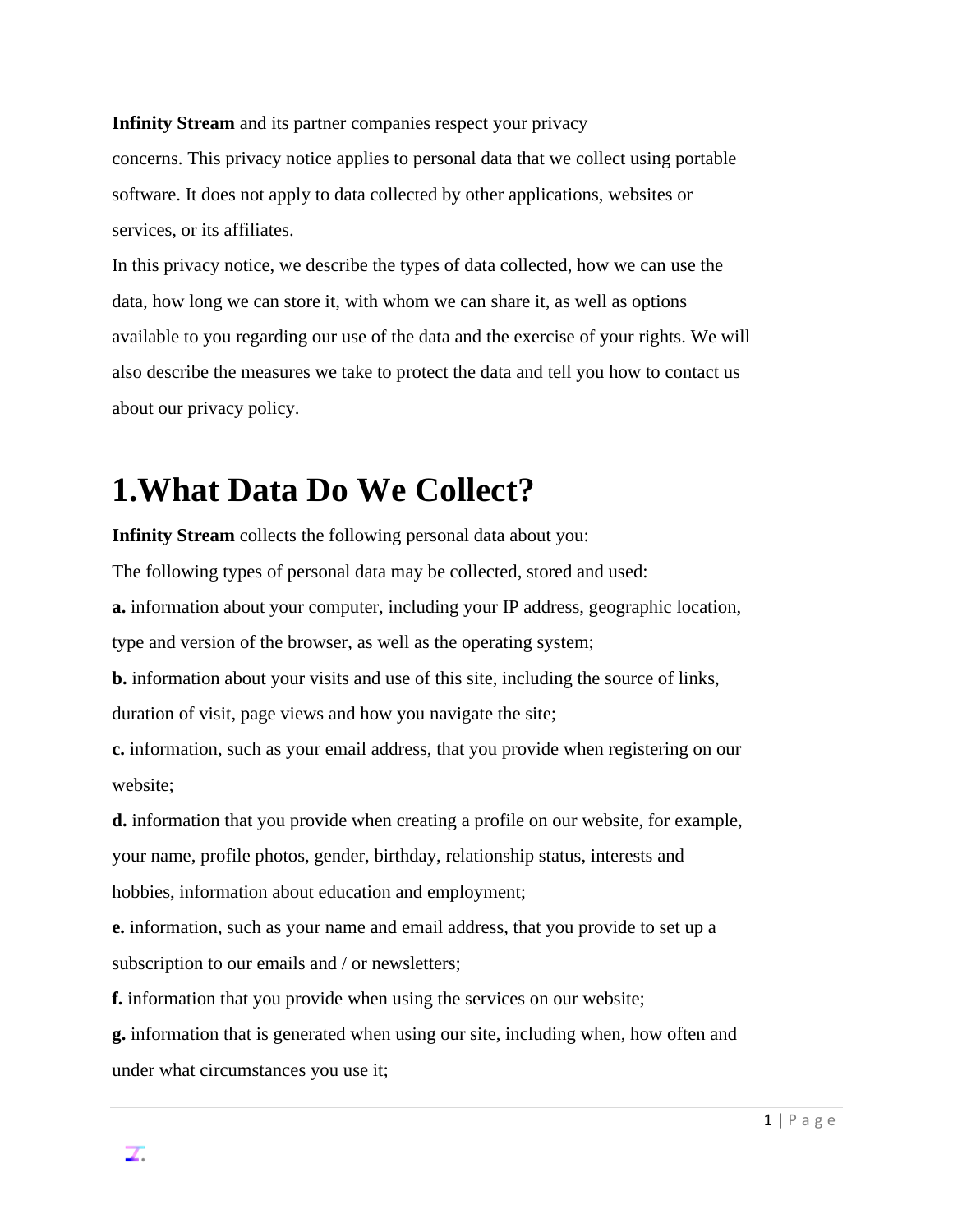**h.** information regarding everything that you buy, the services you use, or the transactions that you make through our website, including your name, address, phone number, email address, and credit card information;

**i.** information that you post on our website with the intention of publishing it on the Internet, which includes your username, profile photos and the content of your messages;

**j.** information contained in any messages that you send to us by email or through our website, including content and metadata;

**k.** any other personal data that you send to us.

Before disclosing to us the personal data of another person, you must obtain the consent of that person to both disclose and process this personal data in accordance with this Policy.

## **2. How Will We Use Your Data?**

**Infinity Stream** collects data and the personal data collected is used to improve the services provided by **the Company**.

**a.** administration of our site and business;

**b.** personalization of our site for you;

**c.** providing you with the opportunity to use the services available on our website;

**d.** sending you goods purchased through our website;

**e.** delivery of services purchased through our website;

**f.** sending you statements, invoices, and payment reminders, as well as collecting payments from you;

**g.** sending you non-market commercial messages;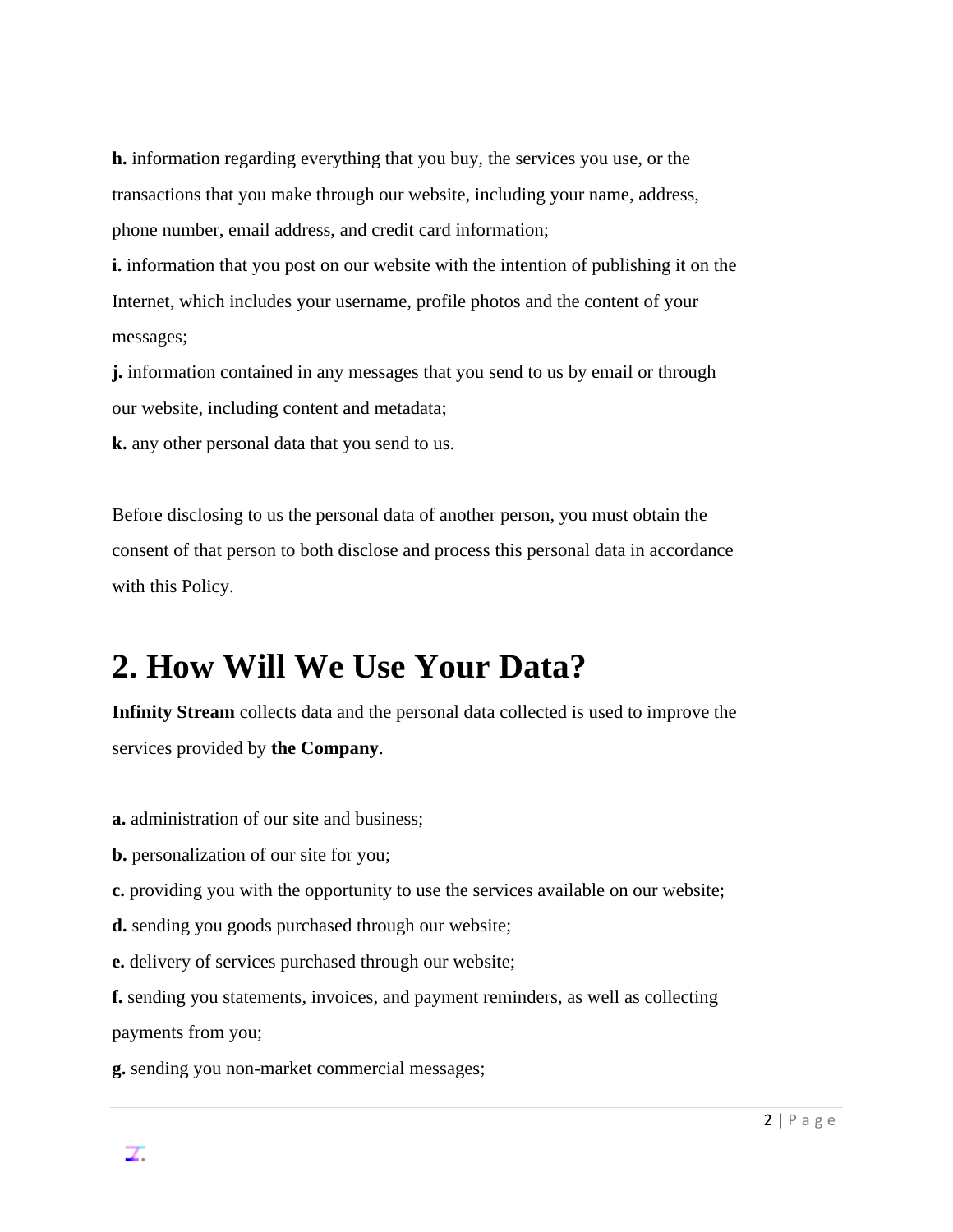**h.** sending email notifications that you specifically requested;

**i.** sending the newsletter by email if you have given your consent (you can unsubscribe at any time);

**j.** sending you marketing communications related to our business or the business of carefully selected third parties that, in our opinion, may be of interest to you, by mail or, if you specifically agree to this, by email or similar technology (you can inform us at any time if you no longer need marketing messages);

**k.** providing third parties with statistical information about our users (however, these third parties will not be able to identify any particular user from this information);

**l.** work with inquiries and complaints made by or about you related to our site; **m.** ensuring the security of our site and preventing fraud;

**n.** verification of compliance with the terms and conditions governing the use of our website (including monitoring of personal messages sent through our website of the personal messaging service);

**o.** other purposes.

In order to conclude a contract, you must provide us with your personal data for processing, as described above. If you do not provide us with personal data, we will not be able to provide you with all the functions available via the site.

# **3. Exchange of Information**

We do not disclose your personal data through our services, except for the cases described in this privacy notice. A limited number of members of the company's service group can access and otherwise process the personal data according to their job responsibilities or contractual obligations. We may share your personal data with our subsidiaries and affiliates, as well as with service providers. We do not allow our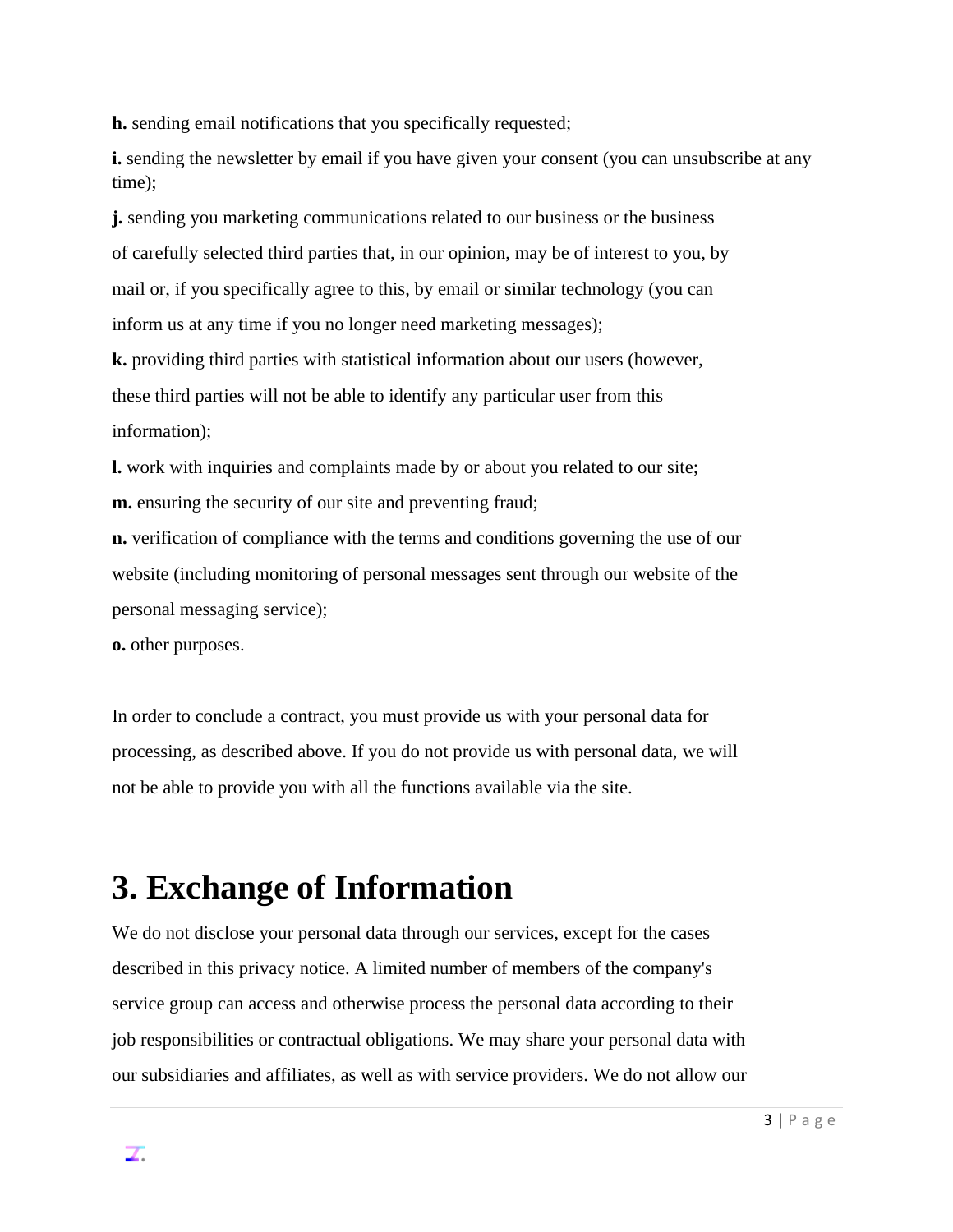service providers to use or disclose the data unless it is necessary to perform services on our behalf or to comply with legal requirements.

**Infinity Stream** and its affiliates, as well as our third-party service providers, may also disclose your personal data (a) if required by law or a lawsuit (for example, a court order or subpoena); (b) in response to requests from government agencies such as law enforcement agencies; (c) to establish, exercise or protect our legal rights; (d) when we consider the disclosure of information necessary or appropriate to prevent physical or other damage or financial loss; (e) in the case of an investigation of an alleged or actual illegal activity; (f) in the event of a sale or transfer of all or part of our business or assets (including in the event of a merger, acquisition, sale, transfer, reorganization, dissolution or liquidation); or (g) otherwise, with your separate consent.

#### **4. Storing of Personal Data**

Your personal data will be stored if the following conditions are met and will be immediately destroyed after reaching the purpose of use.

- During the entire period of service provision;
- If required for legal, contractual or statutory obligations;

• If required for collecting personal data or for contractual, applied or statistical purposes.

# **5. Your Rights**

You have the right to request detailed information about the data we collect about you and require us to correct inaccuracies in this data, object to or request a processing restriction, request access, deletion or portability of your data. In accordance with the laws of some jurisdictions, we may refuse to process